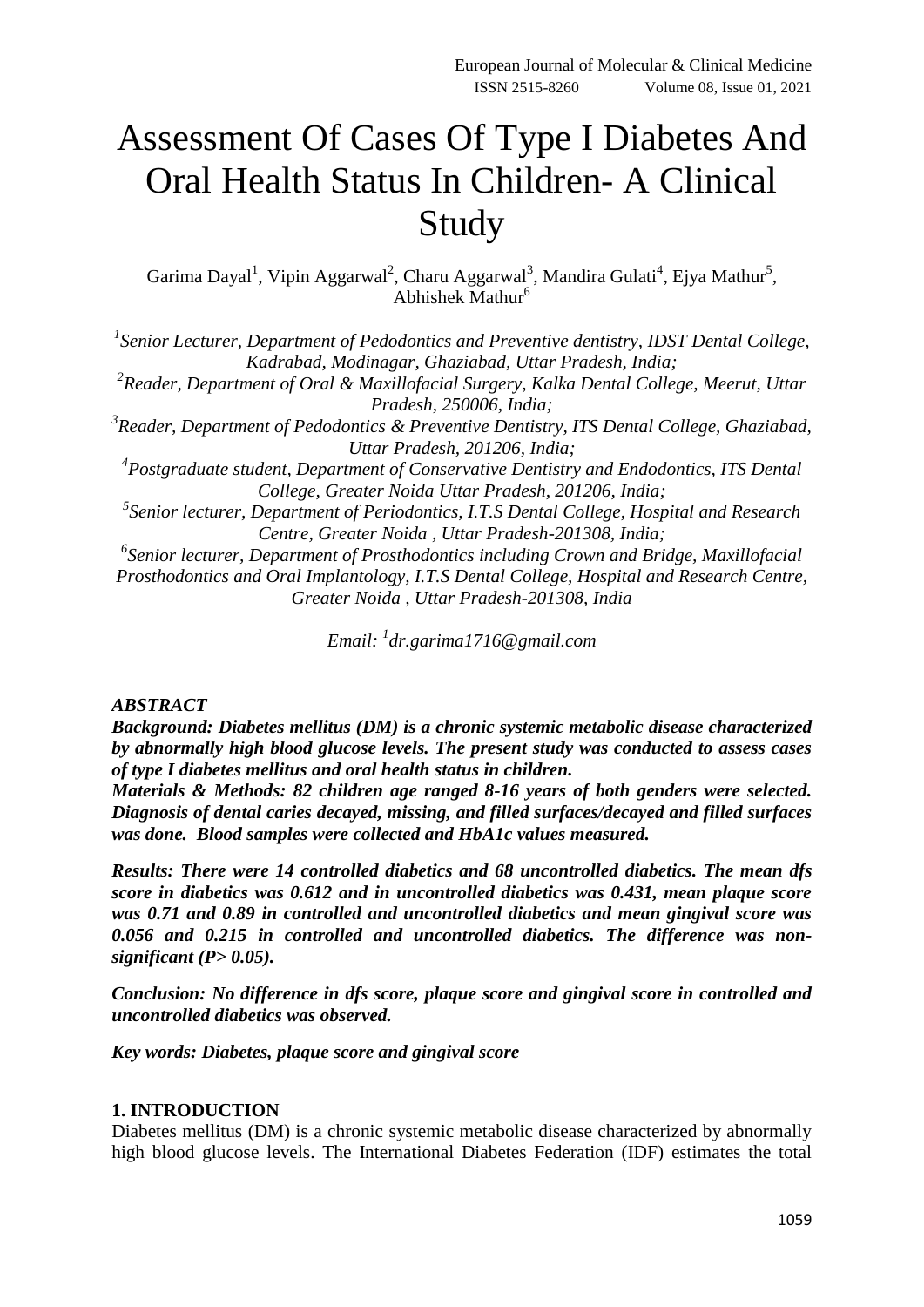number of diabetic participants to be around 40.9 million in India, and this is further set to rise to 69.9 million by the year  $2025$ .<sup>1</sup>

The onset of type 1 DM occurs predominantly in childhood, with median age of 7–15 years, but may present at any age.<sup>2</sup> Oral manifestations of diabetes are mainly related to fluid imbalance, an altered response to infection, possible increased glucose concentrations in saliva, and microvascular changes. Studies have shown high ratio of gingival inflammation and periodontal diseases with subsequent loss of teeth in diabetic patients, and the degree of inflammation and caries incidence depends on the metabolic control. $3<sup>3</sup>$ 

Historically, type 1 diabetes was largely considered a disorder in children and adolescents, but this opinion has changed over the past decade, so that age at symptomatic onset is no longer a restricting factor.<sup>4</sup> Polydipsia, polyphagia, and polyuria (the classic trio of symptoms associated with disease onset) along with overt hyperglycaemia remain diagnostic hallmarks in children and adolescents, and to a lesser extent in adults. An immediate need for exogenous insulin replacement is also a hallmark of type 1 diabetes, for which lifetime treatment is needed.<sup>5</sup> The present study was conducted to assess cases of type I diabetes mellitus in children.

# **2. MATERIALS & METHODS**

The present study was conducted among 82 children age ranged 8-16 years of both genders. The consent from parents was obtained.

A thorough clinical examination was performed with under natural light, mouth mirror, CPITNC probe, two-tone plaque disclosing agents, and applicator tips. DMFS index was recorded based on The WHO 1997 Oral Health Survey criteria for diagnosis of dental caries decayed, missing, and filled surfaces/decayed and filled surfaces. Blood samples were collected and HbA1c values measured (turbidimetric immunoassay method) were recorded and classified as controlled and uncontrolled diabetics. Decayed and filled surface, plaque, and gingival scores was recorded. The data were subjected to statistical analysis. P value less than 0.05 was considered significant.

## **3. RESULTS**

| Table I Distribution of patients                                                         |             |       |  |  |
|------------------------------------------------------------------------------------------|-------------|-------|--|--|
| Total-82                                                                                 |             |       |  |  |
| Gender                                                                                   | <b>Boys</b> | Girls |  |  |
| Number                                                                                   |             | 30    |  |  |
| ------<br>$\sim$ $\sim$ $\sim$ $\sim$ $\sim$ $\sim$ $\sim$<br>$\sim$ $\sim$<br>$-1$<br>. |             |       |  |  |

 $T$  Table I distribution of patients of patients of patients of patients of patients of patients of patients of patients of patients of patients of patients of patients of patients of patients of patients of patients of p

Table I shows that out of 82 girls, boys were 52 and girls were 30.

| Table II Distribution of diabetics |               |                |  |  |
|------------------------------------|---------------|----------------|--|--|
| <b>Diabetics</b>                   | <b>Number</b> | <b>P</b> value |  |  |
| Controlled                         |               | $0.01\,$       |  |  |
| Uncontrolled                       | 58.           |                |  |  |

Table II, graph I shows that there were 14 controlled diabetics and 68 uncontrolled diabetics.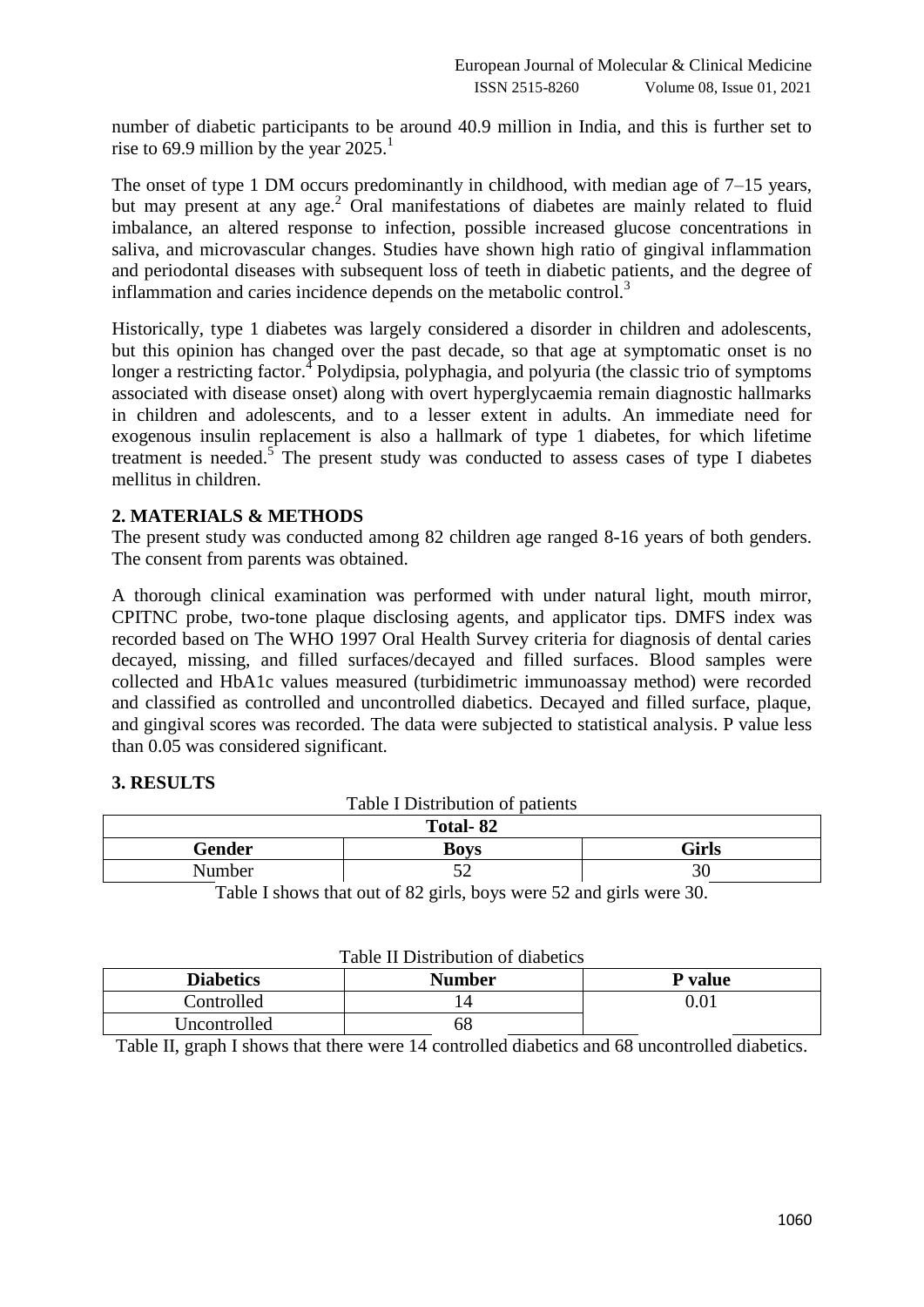Graph I Distribution of diabetics



Table III Distribution of decayed and filled surface, plaque, and gingival scores

| <b>Variables</b> | <b>Diabetics</b> | <b>Mean</b> | P value |
|------------------|------------------|-------------|---------|
| dfs              | Controlled       | 0.612       | 0.12    |
|                  | Uncontrolled     | 0.431       |         |
| Plaque score     | Controlled       | 0.71        | 0.09    |
|                  | Uncontrolled     | 0.89        |         |
| Gingival score   | Controlled       | 0.056       | 0.18    |
|                  | Uncontrolled     | 0.215       |         |

Table III, graph II shows that mean dfs score in diabetics was 0.612 and in uncontrolled diabetics was 0.431, mean plaque score was 0.71 and 0.89 in controlled and uncontrolled diabetics and mean gingival score was 0.056 and 0.215 in controlled and uncontrolled diabetics. The difference was non-significant  $(P> 0.05)$ .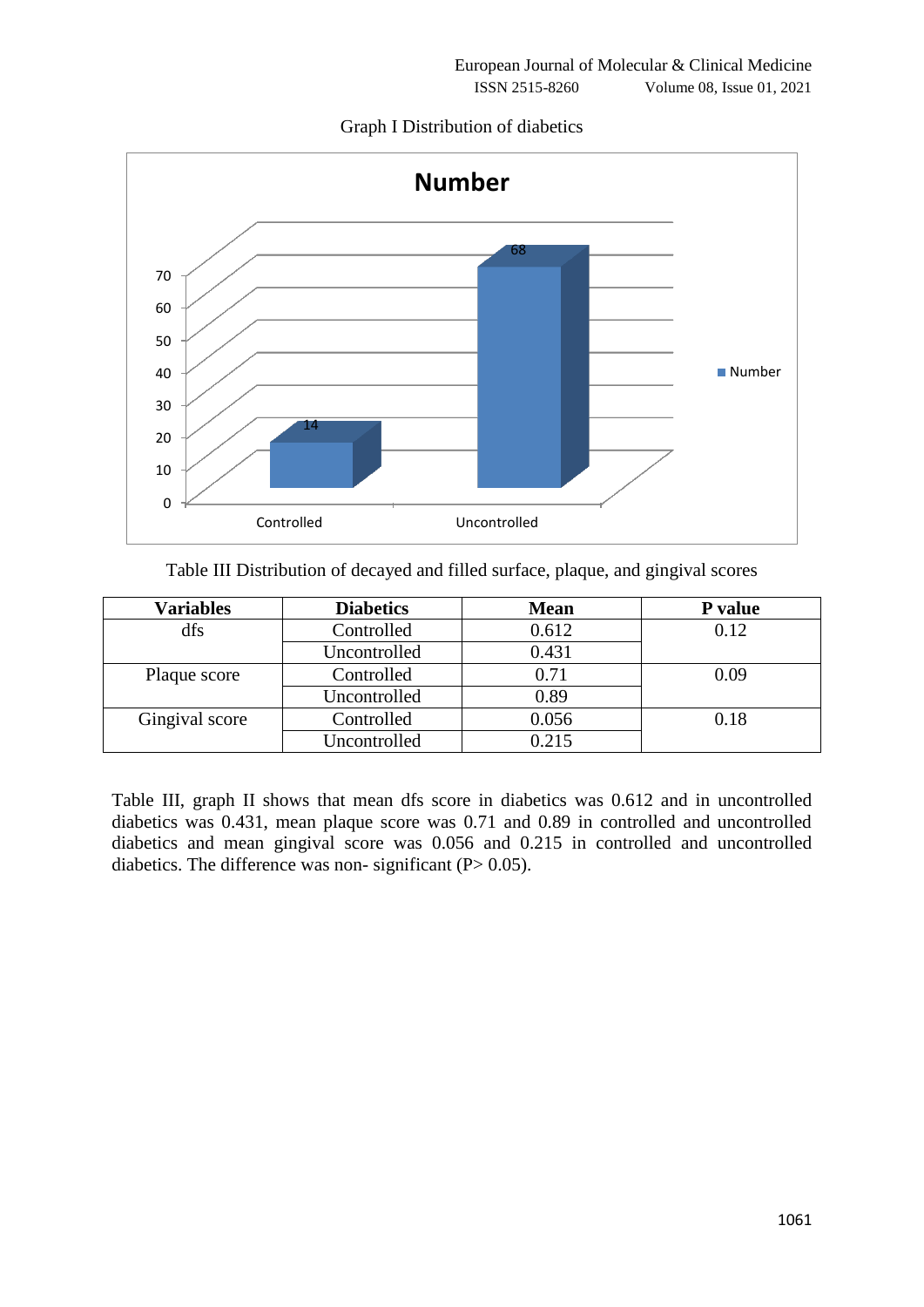

# Graph II Decayed and filled surface, plaque, and gingival scores

# **4. DISCUSSION**

Although type 1 diabetes can be diagnosed at any age, it is one of the most common chronic diseases of childhood.<sup>6</sup> Peaks in presentation occur between 5–7 years of age and at or near puberty. Whereas most autoimmune disorders disproportionately affect women, type 1 diabetes is slightly more common in boys and men. The incidence of type 1 diabetes varies with seasonal changes and birth month.<sup>7</sup> More cases are diagnosed in autumn and winter, and being born in the spring is associated with a higher chance of having type 1 diabetes. Development of type 1 diabetes-associated autoimmunity (ie, formation of islet autoantibodies) in the months or years before onset of symptomatic type 1 diabetes also shows some seasonal synchronisation.<sup>8</sup> These concepts support a theoretical role for an environ mental agent initiating or driving the pathogenic processes in type 1 diabetes. Diagnosis of diabetes has historically included fasting blood glucose higher than 7 mmol/L (126 mg/dL), any blood glucose of 11.1 mmol/L (200 mg/dL) or higher with symptoms of hyperglycaemia, or an abnormal 2 horal glucose-tolerance test.  $34 \text{ In } 2009$  $34 \text{ In } 2009$ , the American Diabetes Association modified their guidelines for diabetes diagnosis to include glycated haemoglobin  $6.5\%$  or higher.<sup>9</sup> The present study was conducted to assess cases of type I diabetes mellitus in children.

We found that out of 82 girls, boys were 52 and girls were 30. There were 14 controlled diabetics and 68 uncontrolled diabetics. Vidya et al<sup>10</sup> evaluated the relationship between oral health status and the level of glycemic control in type 1 diabetes patients. The study was carried out in 87 children with type 1 diabetes, aged 8–16 years, attending a diabetes specialty hospital. Results showed a significant difference in decayed, missing, and filled surface component  $(P = 0.043)$  and gingival index scores  $(P < 0.001)$  in the permanent dentition between controlled and uncontrolled groups but not in case of the primary dentition.

We found that mean dfs score in diabetics was  $0.612$  and in uncontrolled diabetics was  $0.431$ . mean plaque score was 0.71 and 0.89 in controlled and uncontrolled diabetics and mean gingival score was 0.056 and 0.215 in controlled and uncontrolled diabetics. High values of HbA1c, especially in the long run, indicate that the participants concerned have had periods of hyperglycemia during which salivary flow may have decreased, and salivary glucose